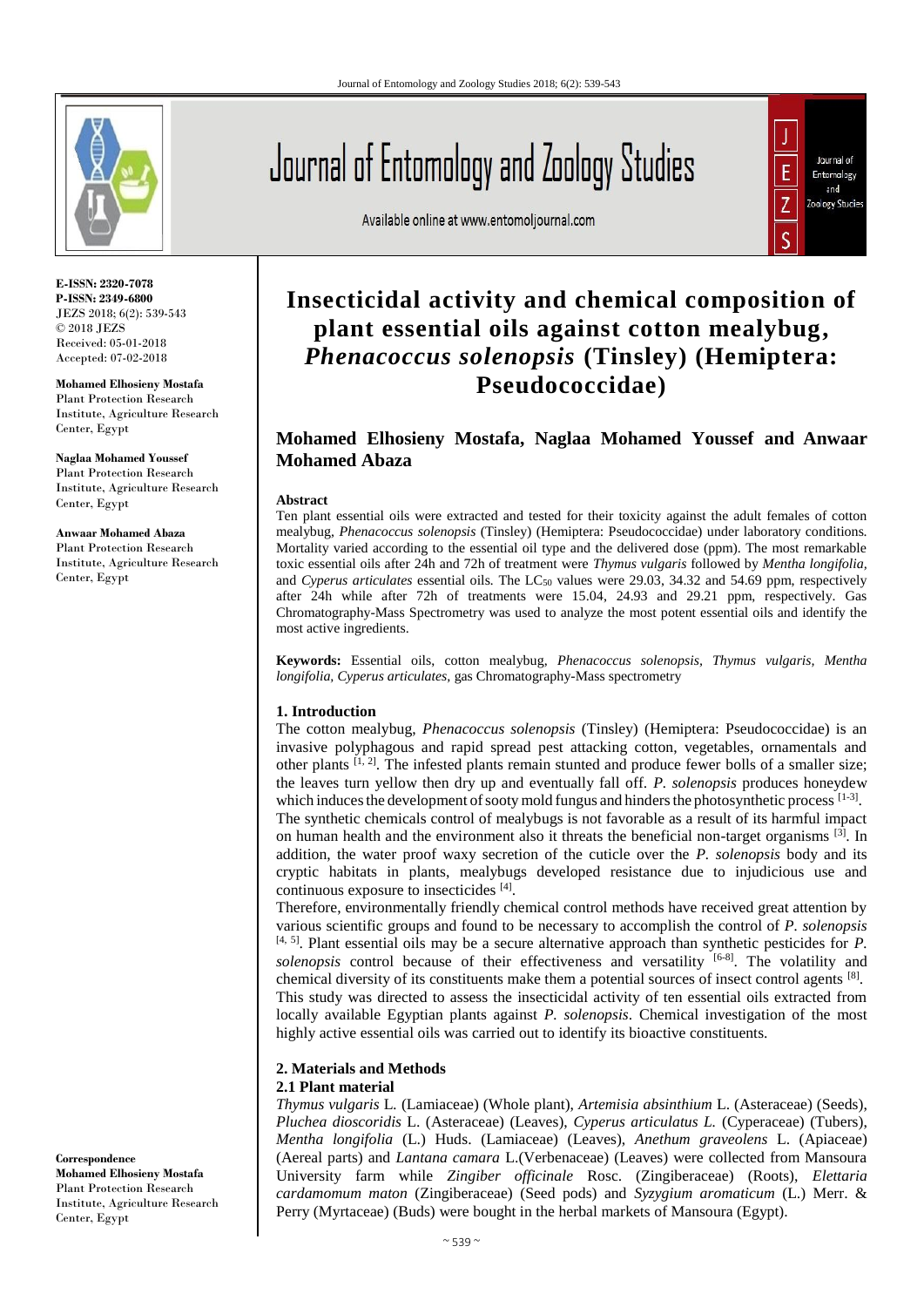Journal of Entomology and Zoology Studies

#### **2.2 Essential Oils Extraction**

The freshly aromatic plant's parts were subjected to hydrodistillation for 4 h in a Clevenger-type apparatus in order to extract their vaporizing essential oils, which were then dried over anhydrous sodium sulphate and stored in dark glass tubes under refrigeration  $(4 \degree C)$  until use.

# **2.3 Gas Chromatography-Mass Spectroscopy analysis of essential oils**

GC-MS analysis of the volatile fractions was performed on a Varian GC interfaced to Finnegan SSQ 7000 Mass selective Detector (SMD) with ICIS V2.0 data system for MS identification of the GC components. The column used was DB-5 (J&W Scientific, Folosm, CA) cross-linked fused silica capillary column (30 m. long, 0.25mm. internal diameter) coated with poloy dimethyl-siloxane (0.5μm. film thickness). The oven temperature was programmed from 50 °C for 3 min., at isothermal, then heating by 7 °С /min. to 250 °С and isothermally for 10 min., at 250 °С. Injector temperature was 200 °С and the volume injected was 0.5μl. Transition-line and ion source temperature were 250 °С and 150 °С, respectively. The mass spectrometer had a delay of 3 min. to avoid the solvent plead and then scanned from m/z 50 to m/z 300. Ionization energy was set at 70 eV. (Agriculture Research Center, Dokki, Cairo).

# **2.4 Test Insect**

Mealybug, *Phenacoccus solenopsis* (Tinsley) (Hemiptera: Pseudococcidae) was collected from infested Cotton plants (*Gossypium barbadense var*. Giza 86) at the field of Aga distract, Dakahalia governorate, Egypt during the fieldwork of the authors in summer 2016. The mealybug was identified at Scale Insect Department, Plant Protection Research Institute, Agric. Res. Center, Giza, Egypt as *P*. *solenopsis.* The mealybug was transferred to the laboratory and sprouting potatoe tubers were used as a host plant for its rearing. Gravid females of *P. solenopsis* were inserted in sprouting potatoes. Each sprouted potato was infested with an adult female and observed daily [9].

From the reared culture, newly hatched crawlers of *P*. *solenopsis* were placed on each sprouted potato before being confined in a carton cylindrical box of 8 cm long and 12 cm diameter. The carton boxes were kept at 30 °C and 60 $\pm$ 5 % R.H. Daily examination for the morphological changes were recorded and monitored until adult emergence [9].

# **2.5 Bioassay**

A total of ten *P. solenopsis* adult females at the same stage were selected randomly from the colonies and carefully transferred to a cotton leaf using camel hair brush and placed in a culture Petri dish (9 cm in diameter) and prepared for the

essential oil treatments. Each treatment was replicated three times in addition to control. All essential oils were formulated as an emulsion in water containing 0.3% triton X-100. Five diluted concentrations series of each essential oil were prepared and tested immediately after preparation.

The Petri dishes containing the cotton leaf with *P. solenopsis*  were sprayed with 1 ml aqueous solution of the essential oils. Spraying was carried out using a small volume hand atomizer. The excess run off solution was removed from the Petri dishes immediately after spraying, and the dishes were then covered with the lids bearing the ventilation holes to prevent vapor accumulation. The same procedure was followed for the control group, which consisted of water with 0.3% Triton X-100) [7] .

Mortality percentages were determined after 24h and 72h of initial application and corrected by using Abotts formula<sup>[10]</sup> and they are statistically analyzed to estimate  $LC_{50}$ ,  $LC_{90}$  and slope values according to Finney  $[11]$ . Toxicity index was computed for different essential oils by comparing these materials with the most effective one using Sun's equation [12].

# **3. Results and Discussion**

Synthetic insecticide applications have resulted in problems with the environment, human health and threat non-targeted organisms. Therefore, bio-insecticides of botanical sources such as essential oils have posted as an alternative to the synthetic one in agriculture. Recently, there has been a great interest in evaluating and studying essential oils as botanical insecticides, since its bioactive constituents are biodegradable into nontoxic products and potentially suitable for use in integrated management programs<sup>[8]</sup>.

Ten plant essential oils of seven different families were extracted and examined for their insecticidal activity against adult females of mealybug, *P. solenopsis* (Tinsley). The susceptibility of *P. solenopsis* adult females to the tested essential oils table (1) showed that *T. vulgaris*. exhibited a high degree of efficiency as insecticide after 24h and 72h of initial application followed by *M. longifolia*, *C. articulates, Z. officinale, S. aromaticum, E. cardamomum, A. graveolens, P. dioscoridis, L. camara* essential oils while *A. absinthium* showed the lowest active essential oil.  $LC_{50}$  and  $LC_{90}$  values obtained from probit analysis for mortality values after 24h and 72h of each applied essential oil are given in table 1.

From the above mentioned data the tested essential oils can be classified according to their insecticidal action in to two groups the first group included the most effective essential oils of *T. vulgaris*, *M. longifolia* and *C. articulates*, while the second group represented *Z. officinale, S. aromaticum, E. cardamomum, A. graveolens, P. dioscoridis, L. camara* and *A. absinthium* essential oils.

**Table 1:** Toxicity of plant essential oils against adult females of *P. solenopsis* after 24h and 72h of treatment.

|                       |                                                       | 24 h                                                                | 72 h              |       |                          |                                                    |                                                    |                        |       |                          |
|-----------------------|-------------------------------------------------------|---------------------------------------------------------------------|-------------------|-------|--------------------------|----------------------------------------------------|----------------------------------------------------|------------------------|-------|--------------------------|
| <b>Essential oils</b> | $LC_{50}$ (ppm)<br>and confidence<br>limits at $95\%$ | $LC_{90}$ (ppm)<br>and confidence limits $Slope \pm SE$<br>at $95%$ |                   | $X^2$ | <b>Toxicity</b><br>index | $LC_{50}$ (ppm)<br>and confidence<br>limits at 95% | $LC_{90}$ (ppm)<br>and confidence<br>limits at 95% | $Slope \pm SE$         | $X^2$ | <b>Toxicity</b><br>index |
| A. absinthium         | 2287.87<br>913.04 73697.86                            | 39596.26<br>5708.16 11326.2 E+4                                     | $1.035 \pm 0.325$ | 0.72  | 1.27                     | 1414.29<br>616.54 30982.99                         | 40897.0<br>5395.10 22122.1 E+4                     | $0.877 \pm 0.280$ 0.28 |       | 1.06                     |
| S. aromaticum         | 137.08<br>37.55 254.48                                | 4113.29<br>1213.17 64568.3 E+1                                      | $0.868 + 0.280$   | 0.17  | 21.18                    | 54.32<br>8.73 101.42                               | 1157.83<br>492.68 22628.54                         | $0.965 \pm 0.292$      | .37   | 27.69                    |
| C. articulatus        | 54.69<br>6.17 109.01                                  | 2012.09<br>699.56 12630.4 E+1                                       | $0.819 \pm 0.260$ | 0.02  | 53.08                    | 29.21<br>1.28 66.97                                | 900.83<br>398.50 19094.03                          | $0.861 \pm 0.277$ 0.13 |       | 51.51                    |
| A. graveolens         | 188.71<br>68.61 350.54                                | 3716.36<br>1218.55 27913.9E+1                                       | $0.990 \pm 0.310$ | 0.04  | 15.38                    | 115.48<br>40.81 203.02                             | 2896.91<br>1002.56 89930.76                        | $0.916 \pm 0.259$      | 0.20  | 13.03                    |
| Z. officinale         | 59.57<br>8.93 113.11                                  | 1958.16<br>710.73 83192.25                                          | $0.845 \pm 0.260$ | 0.66  | 48.73                    | 41.22<br>4.15 83.90                                | 1162.78<br>494.40 23300.33                         | $0.884 \pm 0.270$ 0.26 |       | 36.50                    |
| E. cardamomum         | 179.55                                                | 8144.99                                                             | $0.774 \pm 0.235$ | 0.39  | 16.17                    | 58.63                                              | 1079.80                                            | $1.013 \pm 0.291$      | 0.70  | 25.66                    |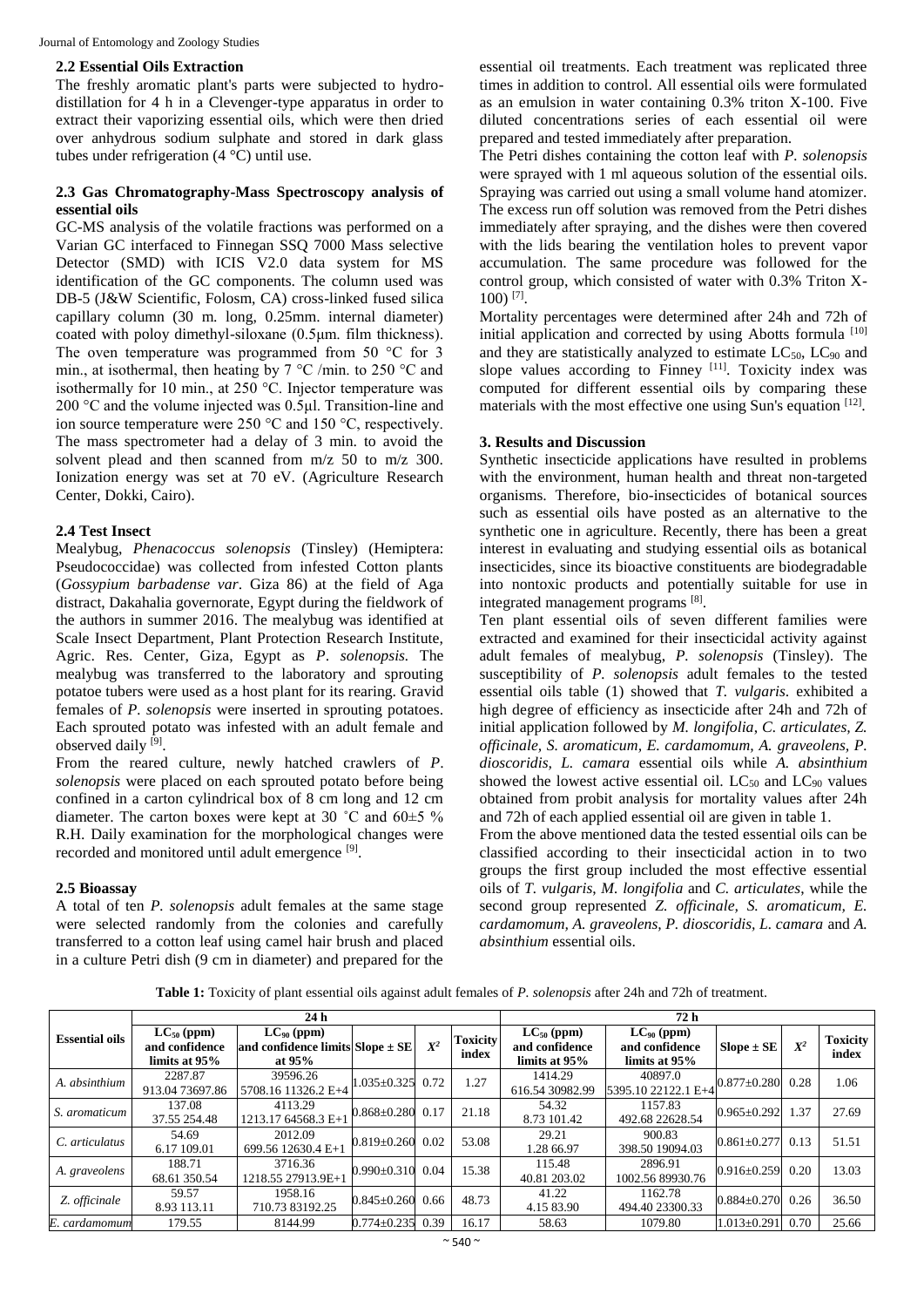|                | 85.44 370.91   | $1830.9623000.0 E+2$ |                        |     |        | 10.79 107.40   | 506.26 11653.18     |                          |        |
|----------------|----------------|----------------------|------------------------|-----|--------|----------------|---------------------|--------------------------|--------|
| L. camara      | 960.62         | 24034.16             | $0.917 \pm 0.272$ 3.18 |     | 3.02   | 400.85         | 11100.416           | $ 0.889 \pm 0.255 $ 5.22 | 3.75   |
|                | 481.98 7999.09 | 4156.61 15601.1 E+3  |                        |     |        | 233.16 1227.27 | 2514.48 18765.7 E+2 |                          |        |
| M. longifolia  | 34.32          | 650.95               | $1.003 \pm 0.309$ 0.74 |     | 84.57  | 24.93          | 168.15              | $1.546 \pm 0.488$ 0.06   | 60.35  |
|                | 2.95 71.08     | 319.09 7006.04       |                        |     |        | 2.28 47.38     | 108.84 483.48       |                          |        |
| P. dioscoridis | 427.29         | 7833.70              | $1.015 \pm 0.260$      | .29 | 6.79   | 148.06         | 4929.68             | $0.842 \pm 0.255$ 0.25   | 10.16  |
|                | 262.50 1087.30 | 2227.88 309021.48    |                        |     |        | 56.67 271.78   | 1377.33 57202.3E+1  |                          |        |
| T. vulgaris    | 29.03          | 537.07               |                        |     | 100.00 | 15.04          | 234.31              |                          | 100.00 |
|                | 2.47 63.39     | 277.44 3493.15       | $0.884 \pm 0.276$ 0.22 |     |        | 0.47 39.17     | 132.36 730.96       | $1.075 \pm 0.329$ 0.83   |        |

The neurotoxic mode of action was reported by observing its symptoms when insect pests treated with essential oils or their constituents  $^{[13, 14]}$ . The competitive inhibition of Acetyl Cholinesterase Enzyme (AChE) by monoterpenes have been

previously reported [15, 16]. For this reason, the components of highly effective essential oils *T. vulgaris*, *M. longifolia* and *C. articulates* were chemically investigated using GC-MS technique figures (1-3) and tabulated in table 2.



**Fig 1:** GC chromatogram of *T. vulgaris*



**Fig 2:** GC chromatogram of *M. longifolia* **Fig 3:** GC chromatogram of *C. articulates*



|                         |      | Molecular<br>Formulae   | <b>Molecular</b><br>Weight | Percentage (%) Composition of the Essential<br>oils |                             |                               |  |
|-------------------------|------|-------------------------|----------------------------|-----------------------------------------------------|-----------------------------|-------------------------------|--|
| <b>Component Name</b>   | R.T  |                         |                            | <b>Thymus</b><br>vulgaris                           | <b>Mentha</b><br>longifolia | Cyperus<br><i>articulatus</i> |  |
|                         |      | Monoterpene hydrocarbon |                            |                                                     |                             |                               |  |
| $\alpha$ -Thujene       | 4.54 | $C_{10}H_{16}$          | 136                        | 3.23                                                |                             |                               |  |
| $\alpha$ -Pinene        | 4.68 | $C_{10}H_{16}$          | 136                        | 1.80                                                |                             |                               |  |
| $\alpha$ -Sabinene      | 5.65 | $C_{10}H_{16}$          | 136                        | 16.16                                               |                             | 1.69                          |  |
| $\alpha$ -Phellandrene  | 6.38 | $C_{10}H_{16}$          | 136                        | 2.40                                                | 1.85                        | 2.17                          |  |
| $\alpha$ -Terpinene     | 6.59 | $C_{10}H_{16}$          | 136                        |                                                     | 2.39                        | 2.65                          |  |
| $o$ -Cymene             | 6.83 | $C_{10}H_{14}$          | 134                        |                                                     | 1.34                        | 2.10                          |  |
| $1,5,8-p$ -Menthatriene | 6.92 | $C_{10}H_{14}$          | 134                        |                                                     | 5.04                        |                               |  |
| $\beta$ -Terpinene      | 6.94 | $C_{10}H_{16}$          | 136                        | 1.89                                                |                             | 4.73                          |  |
| $\gamma$ -Terpinene     | 7.67 | $C_{10}H_{16}$          | 136                        | 5.74                                                | 2.07                        | 3.63                          |  |
| $\alpha$ -Terpinolene   | 8.85 | $C_{10}H_{16}$          | 136                        | 4.17                                                |                             | 1.55                          |  |
| $p$ -Cymenene           | 9.00 | $C_{10}H_{12}$          | 132                        | 0.46                                                |                             |                               |  |
| Total                   |      |                         |                            | 35.85                                               | 12.69                       | 18.52                         |  |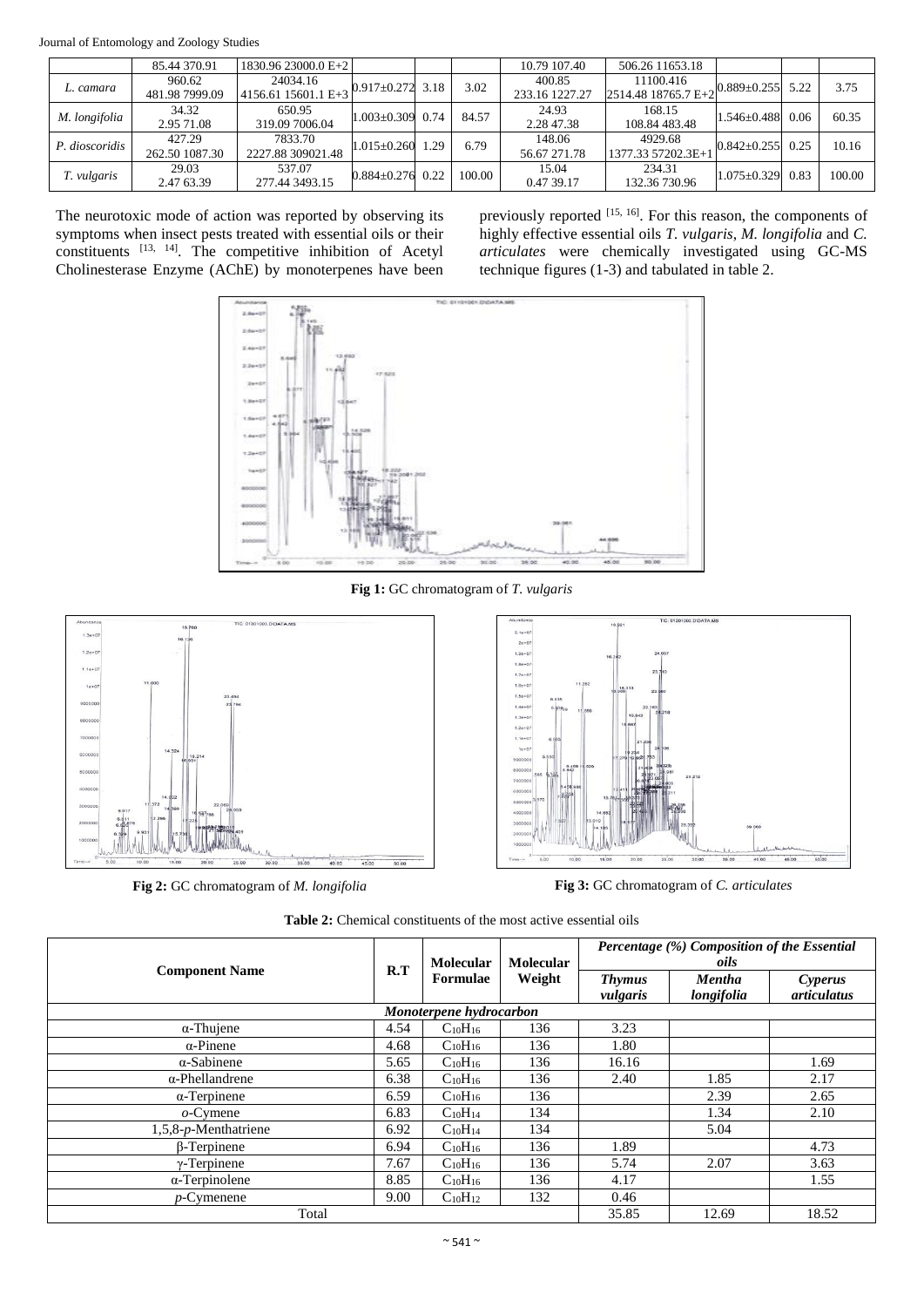| Oxygenated monoterpenes                                         |                    |                                  |            |       |       |       |  |  |  |
|-----------------------------------------------------------------|--------------------|----------------------------------|------------|-------|-------|-------|--|--|--|
| (Z)-Sabinene hydrate                                            | 9.21               | $C_{10}H_{18}O$                  | 154        | 1.82  |       | 0.65  |  |  |  |
| trans-p-Menth-2-en-1-ol                                         | 9.73               | $C_{10}H_{18}O$                  | 154        | 1.77  |       | 1.17  |  |  |  |
| 1-Terpineol                                                     | 9.99               | $C_{10}H_{18}O$                  | 154        |       |       | 1.20  |  |  |  |
| 4-Terpinenol                                                    | 11.48              | $C_{10}H_{18}O$                  | 154        | 3.40  | 10.10 | 8.00  |  |  |  |
| cis-Verbenone                                                   | 11.93              | $C_{10}H_{14}O$                  | 150        |       |       | 0.92  |  |  |  |
| $\alpha$ -Terpineol                                             | 12.69              | $C_{10}H_{18}O$                  | 154        | 0.15  | 3.78  | 3.69  |  |  |  |
| (Z)-piperitol                                                   | 12.85              | $C_{10}H_{18}O$                  | 154        | 1.62  |       |       |  |  |  |
| (E)-Carveol                                                     | 12.94              | $C_{10}H_{16}O$                  | 152        | 0.11  |       |       |  |  |  |
| Linalvl acetate                                                 | 13.01              | $C_{12}H_{20}O_2$                | 196        |       |       | 0.29  |  |  |  |
| 2-Methyl-4-(1-methylethyl)-2-cyclohexenone                      | 13.16              | $C_{10}H_{16}O$                  | 152        | 0.13  |       |       |  |  |  |
| Carvone                                                         | 13.40              | $C_{10}H_{14}O$                  | 150        | 0.79  |       |       |  |  |  |
| Piperitone                                                      | 13.61              | $C_{10}H_{16}O$                  | 152        | 0.76  |       |       |  |  |  |
| Bornyl acetate                                                  | 14.17              | $C_{12}H_{20}O_2$                | 196        | 0.74  |       |       |  |  |  |
| trans-Anethole                                                  | 14.28              | $C_{10}H_{12}O$                  | 148        | 0.73  |       |       |  |  |  |
| 1,4,4-Trimethyl-8-oxa-bicyclo[3.2.1] oct-6-en-2-one             | 14.33              | $C_{10}H_{14}O_2$                | 166        |       | 4.24  |       |  |  |  |
| 4-Hydroxypiperitone                                             | 14.40              | $C_{10}H_{16}O_2$                | 168        |       | 1.45  |       |  |  |  |
| Thymol                                                          | 14.93              | $C_{10}H_{14}O$                  | 150        | 12.53 |       |       |  |  |  |
| Piperitenone oxide                                              | 16.14              | $C_{10}H_{14}O_2$                | 166        |       | 15.02 |       |  |  |  |
| Geranyl acetate                                                 | 16.57              | $C_{12}H_{20}O_2$                | 196        | 0.92  |       |       |  |  |  |
| <b>Total</b>                                                    |                    |                                  |            | 25.47 | 34.59 | 15.92 |  |  |  |
| <b>Total Monoterpenes</b>                                       |                    |                                  |            | 61.32 | 47.28 | 34.44 |  |  |  |
|                                                                 |                    | Sesqueiterpene hydrocarbons      |            |       |       |       |  |  |  |
| $\alpha$ -Copaene                                               | 16.25<br>16.68     | $C_{15}H_{24}$                   | 204<br>204 | 0.20  |       | 4.16  |  |  |  |
| $\beta$ -Elemene                                                | 16.92              | $C_{15}H_{24}$                   | 204        |       | 9.21  | 7.08  |  |  |  |
| $(-)$ -Cyperene                                                 | 17.09              | $C_{15}H_{24}$<br>$C_{15}H_{24}$ | 204        | 0.52  |       |       |  |  |  |
| $\alpha$ -Gurjunene<br>$(-)$ - $\beta$ -caryophyllene           | 17.28              | $C_{15}H_{24}$                   | 204        | 13.79 | 0.63  | 0.79  |  |  |  |
| $\alpha$ -Bergamotene                                           | 17.74              | $C_{15}H_{24}$                   | 204        | 1.18  |       |       |  |  |  |
| (+)-Aromadendrene                                               | 17.87              | $C_{15}H_{24}$                   | 204        | 0.97  |       |       |  |  |  |
| Valencene                                                       | 18.11              | $C_{15}H_{24}$                   | 204        | 0.34  |       |       |  |  |  |
| $\alpha$ -Humulene                                              | 18.22              | $C_{15}H_{24}$                   | 204        | 1.67  |       |       |  |  |  |
| Rotundene                                                       | 18.32              | $C_{15}H_{24}$                   | 204        |       | 3.27  | 2.92  |  |  |  |
| $(-)$ - $\alpha$ -muurolene                                     | 18.64              | $C_{15}H_{24}$                   | 204        |       | 1.51  |       |  |  |  |
| $\alpha$ -Amorphene                                             | 18.69              | $C_{15}H_{24}$                   | 204        |       |       | 1.32  |  |  |  |
| $\beta$ -Cadinene                                               | 19.06              | $C_{15}H_{24}$                   | 204        | 0.69  |       |       |  |  |  |
| Bicyclogermacrene                                               | 19.21              | $C_{15}H_{24}$                   | 204        | 2.93  |       |       |  |  |  |
| Isolongifolene                                                  | 19.21              | $C_{15}H_{24}$                   | 204        |       | 1.06  |       |  |  |  |
| Dehydroaromadendrene                                            | 19.23              | $C_{15}H_{22}$                   | 202        |       |       | 1.21  |  |  |  |
| $\alpha$ -Bulnesene                                             | 19.37              | $C_{15}H_{24}$                   | 204        |       |       | 0.45  |  |  |  |
| $\gamma$ -Cadinene                                              | 19.61              | $C_{15}H_{24}$                   | 204        | 0.77  |       |       |  |  |  |
| δ-Cadinene                                                      | 19.81              | $C_{15}H_{24}$                   | 204        | 0.52  |       |       |  |  |  |
| (-)-cis-calamenene                                              | 19.84              | $C_{15}H_{22}$                   | 202        | 0.33  | 1.46  | 1.62  |  |  |  |
| Calacorene                                                      | 20.30              | $C_{15}H_{20}$                   | 200        |       |       | 0.57  |  |  |  |
| Cadala-1 $(10)$ , 3, 8-triene                                   | 20.73              | $C_{15}H_{22}$                   | 202        |       |       | 0.66  |  |  |  |
| 1,4-dimethyl-3-(2-methyl-1-propene-1-yl)-4-vinyl-1-             |                    |                                  |            |       |       |       |  |  |  |
| cycloheptene                                                    | 20.87              | $C_{15}H_{24}$                   | 204        |       |       | 0.58  |  |  |  |
| <b>Total</b>                                                    |                    |                                  |            | 23.91 | 17.14 | 21.36 |  |  |  |
|                                                                 |                    | Oxygenated sesqueiterpene        |            |       |       |       |  |  |  |
| (-)-Caryophyllene oxide                                         | 21.19              | $C_{15}H_{24}O$                  | 220        |       | 0.67  | 1.17  |  |  |  |
| 4,10(14)-cadinadien-8 $\beta$ -ol                               | 21.41              | $C_{15}H_{24}O$                  | 220        |       |       | 1.24  |  |  |  |
| 4,10(14)-muuroladien-8 $\beta$ -ol                              | 21.87              | $C_{15}H_{24}O$                  | 220        |       |       | 0.50  |  |  |  |
| 3,5,6,7,8,8a-Hexahydro-4,8a-dimethyl-6-(1-                      | 21.98              | $C_{15}H_{22}O$                  | 218        |       |       | 0.83  |  |  |  |
| methylethenyl)-2(1H)naphthalenone                               |                    |                                  |            |       |       |       |  |  |  |
| (-)-Isolongifolen-9-one                                         | 22.07              | $\overline{C_{15}H_{22}O}$       | 218        |       | 1.40  |       |  |  |  |
| 8-oxo-9H-cycloisolongifolene                                    | 22.16              | $C_{15}H_{22}O$                  | 218        |       |       | 1.73  |  |  |  |
| Valerenal                                                       | 22.31              | $C_{15}H_{22}O$                  | 218        |       |       | 0.38  |  |  |  |
| $\beta$ -Elemenone                                              | 22.64              | $C_{15}H_{22}O$                  | 218        |       |       | 0.45  |  |  |  |
| 9,10-Dehydrofukinone                                            | 23.79              | $C_{15}H_{22}O$                  | 218        |       | 6.05  |       |  |  |  |
| $1\beta$ , 7 $\alpha$ , 10 $\beta$ H-guaia-4, 11(13)-dien-3-one | 24.04              | $C_{15}H_{22}O$                  | 218        |       |       | 5.47  |  |  |  |
| Aristolone                                                      | 24.06              | $\overline{C}_{15}H_{22}O$       | 218        |       | 1.84  |       |  |  |  |
| dehydro-cyclolongifolene oxide                                  | 24.22              | $\overline{C}_{15}H_{22}O$       | 218        |       |       | 1.57  |  |  |  |
| Patchoulenone                                                   | 24.32              | $C_{15}H_{22}O$                  | 218        |       |       | 0.58  |  |  |  |
| 5,11-Epoxycadin-1(10)-ene                                       | 24.41              | $C_{15}H_{24}O$                  | 220        |       | 0.94  |       |  |  |  |
| $\overline{(-)}$ -Isobicyclogermacrenal                         | 24.98              | $C_{15}H_{22}O$                  | 218        |       |       | 0.91  |  |  |  |
| <b>Total</b>                                                    |                    | 10.9                             | 14.83      |       |       |       |  |  |  |
| <b>Total Sesqueiterpene</b>                                     |                    |                                  |            | 23.91 | 28.04 | 36.19 |  |  |  |
|                                                                 |                    | Aromatic compounds               |            |       |       |       |  |  |  |
| 2-Allyl-4-methylphenol                                          | $\overline{12.30}$ | $C_{10}H_{12}O$                  | 148        |       | 2.83  |       |  |  |  |